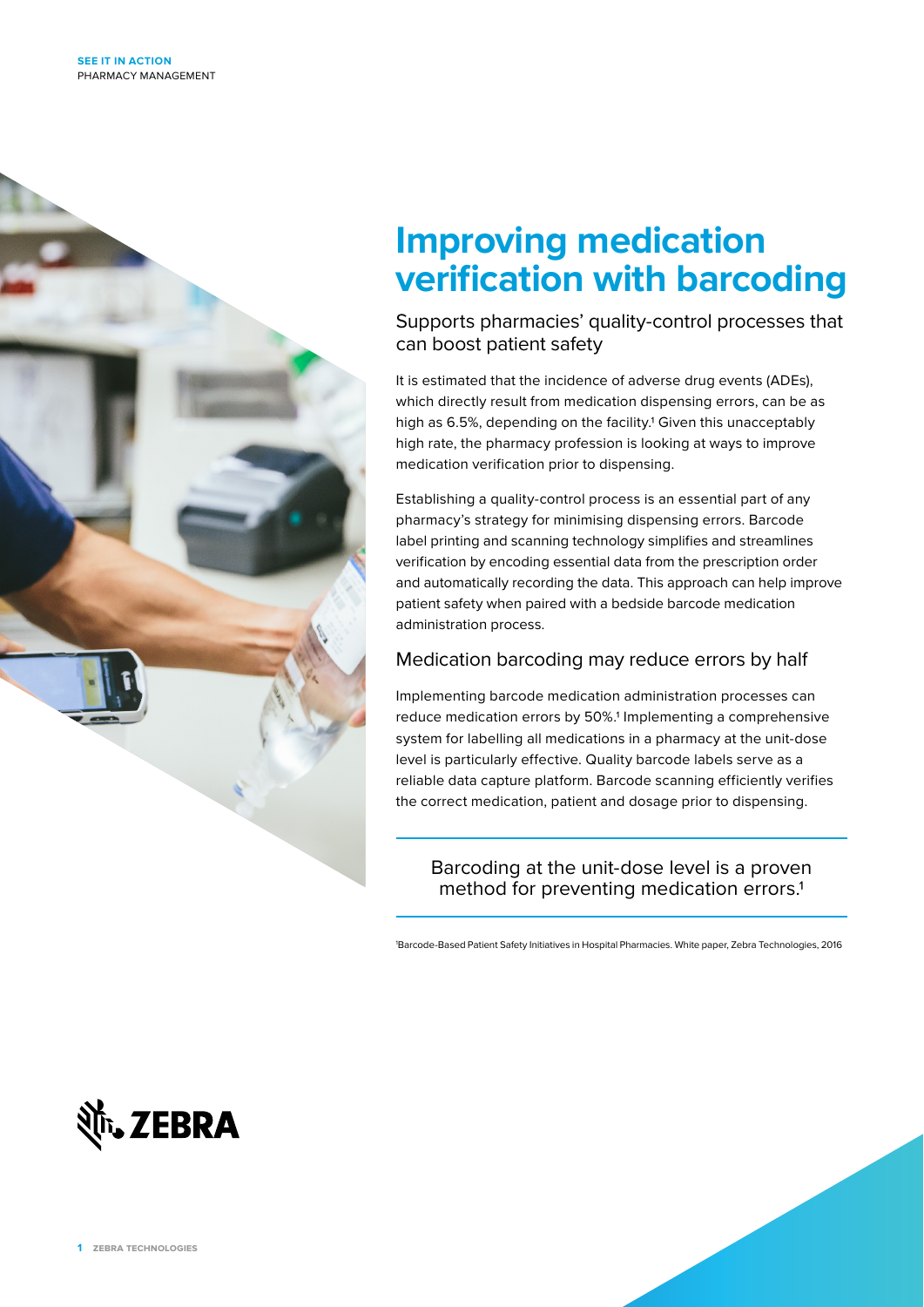

## **Data-powered decision making can improve patient safety**

Implementing barcode labelling and scanning technology can give pharmacists better data-powered decision-making ability right on the front line of patient care: medication dispensing. The ability to rapidly verify the correct patient, medication and dosage prior to dispensing can yield benefits that significantly reduce medication errors and the ADEs that often result.



#### **Helping reduce dispensing errors**

Dispensing is one of the most vulnerable stages of patient care where medical errors are likely to occur. Pharmacists need to verify that the right patient is getting the right medication at the right dose at the right time. Labelling every medication with a barcode and scanning it to verify dispensing of the correct medication is the basis of a sound verification process that can reduce errors.

#### **Ensuring reliable labelling of varying container shapes**



Comprehensive barcode labelling of all drugs in a pharmacy makes it possible to verify the dosage on the unit-dose container vs. the stated dosage on the prescription order with a barcode scan prior to dispensing. To make the process work, pharmacies need to ensure that the labels reliably adhere to different container surface types for oral, injectable and infusible medications and stand up to routine contact with liquids. Reliable printing technology and durable label materials are key components of the process.



#### **Improving pharmacy workflow efficiency**

In a busy pharmacy, the medication verification process must be simple, accurate and swift. High-speed, reliable barcode printers and scanners designed for continuous operation in the fast-paced pharmacy environment can make pharmacists' workflows more efficient. Verification is quick and easy—a major benefit for busy pharmacy staff when prescription volume is high.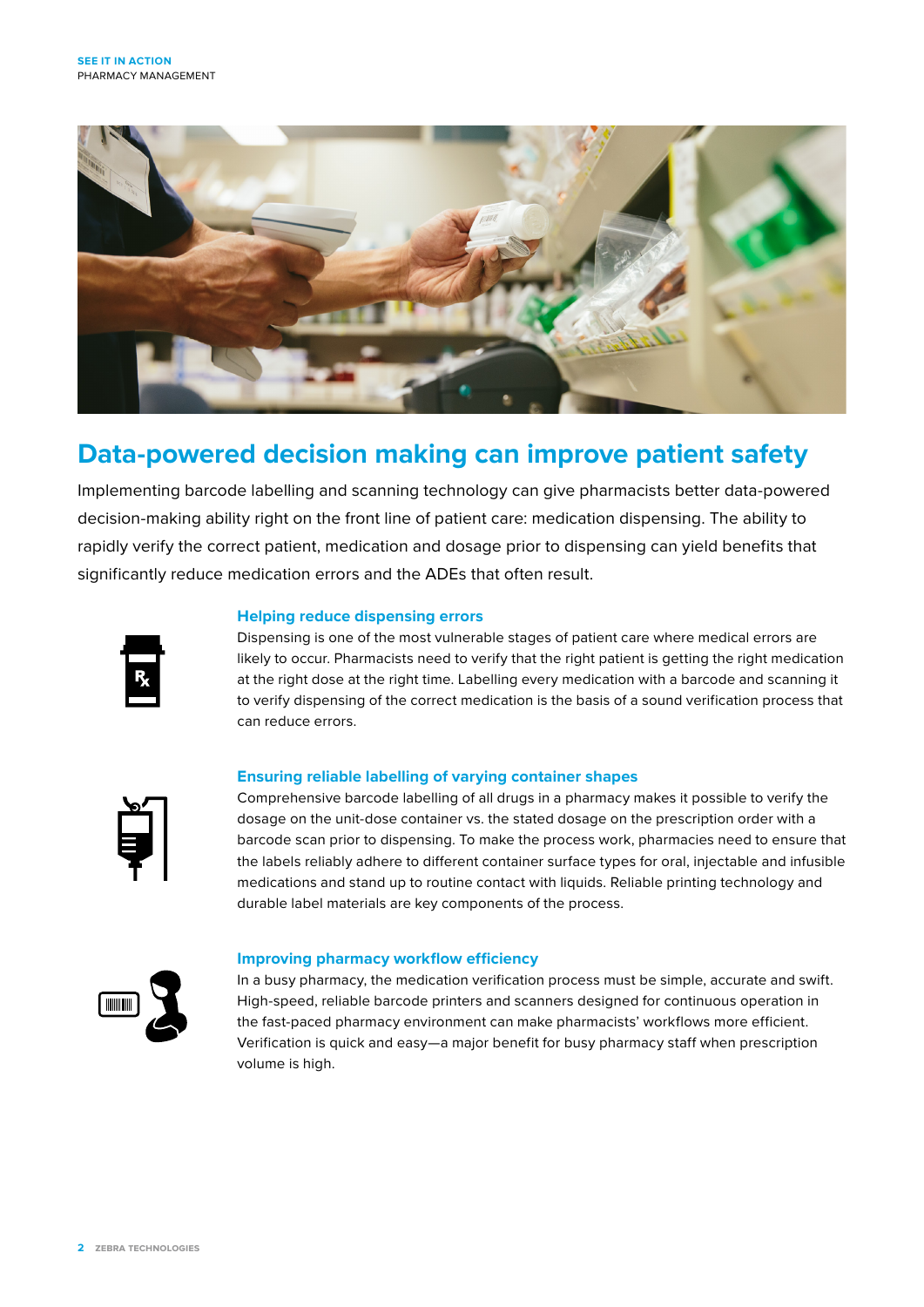### **Zebra has your pharmacy management solutions**

Your pharmacy staff needs enterprise technology with the functionality and durability to overcome the daunting challenge of minimising medication dispensing errors amid the hectic demands of the pharmacy environment. Zebra offers tailored healthcare solutions that help you protect patients—from barcode printers, scanners and enterprise mobile computers to the software, supplies and support that make integration, deployment and management simple.

### **Enterprise medication management solutions for pharmacies**



### **Desktop and industrial printers**

Lab technicians need worry free printing to accurately identify specimens and keep testing processes moving. Zebra ® desktop and industrial printers for healthcare utilize thermal technology that leaves out additional personal health information that would require secure disposal. They feature disinfectant-ready plastic and a healthcare-compliant power supply to suit the lap environment .

#### **Barcode scanners**

In a hectic pharmacy, pharmacists need to seamlessly manage the flow of information yet maintain data accuracy. Zebra® healthcare barcode scanners are engineered to support seamless medication dispensing management by capturing virtually any barcode, on any medium, in any condition, the first time. Engineered for reliability in fast-paced working environments such as pharmacies, Zebra® healthcare scanners offer accurate medication data collection.

#### **Handheld mobile computers**

In the hectic lab environment, a mobile device that dependably scans specimen barcode data and enables multi-platform communication keeps the identification process flowing seamlessly. Zebra® healthcare mobile computers have integrated, advanced scanning technology that rapidly captures 1D and 2D barcodes; a durable design with drop ratings suited to cement hospital floors; disinfectant-ready plastic; and long-lasting batteries constructed to last an entire shift.